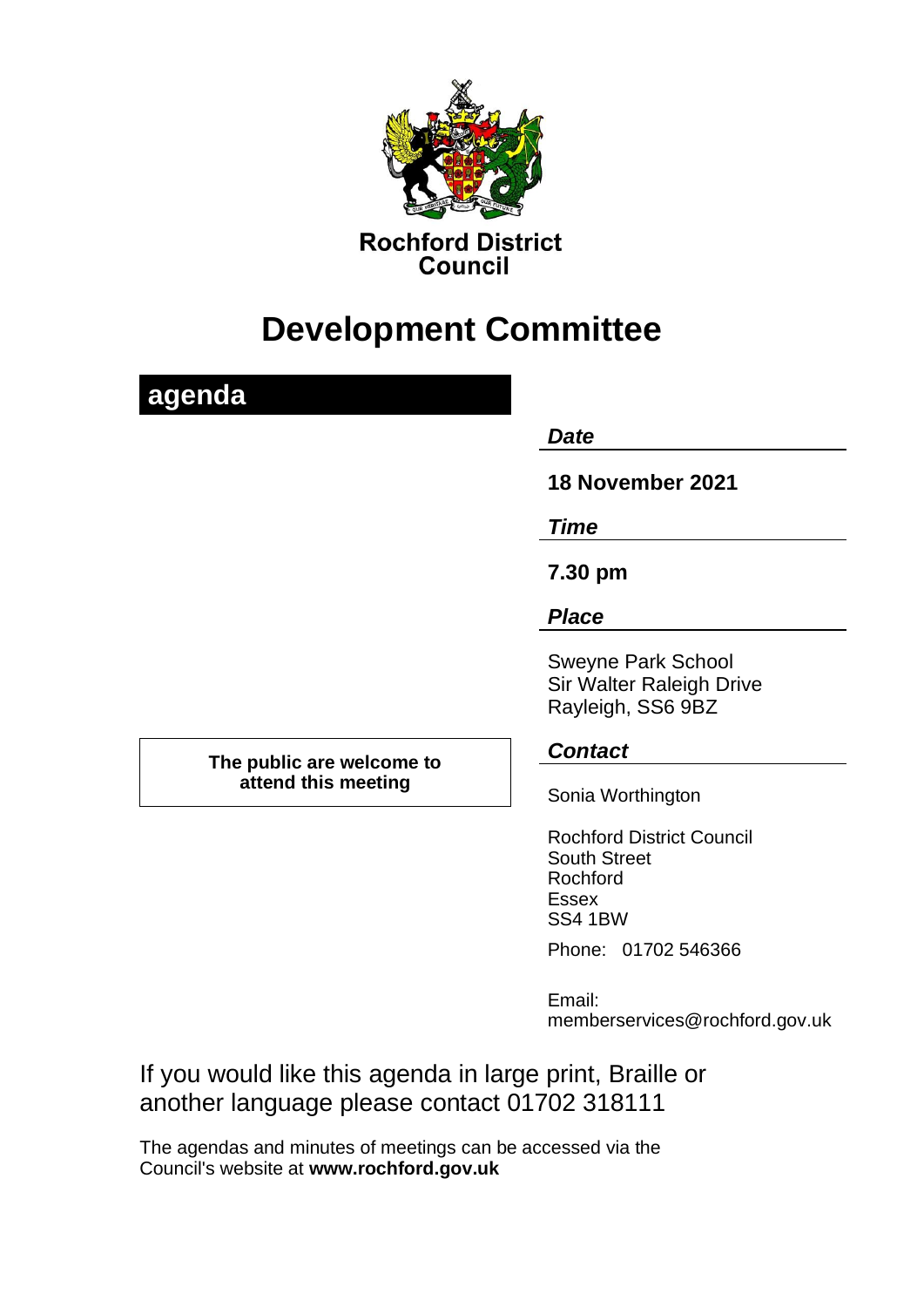#### **Members of the Development Committee**

Chairman: Cllr Mrs L Shaw Vice-Chairman: Cllr S P Smith

Cllr Mrs L A Butcher Cllr D Merrick Cllr D S Efde Cllr P J Shaw Cllr A H Eves Cllr C M Stanley Cllr I A Foster Cllr Mrs C A Weston<br>Cllr J Ll awmon Cllr A L Williams Cllr J L Lawmon Cllr L J Newport

#### **Terms of Reference**

To exercise the Council's functions in relation to:-

• Town & Country Planning and Development Control as specified in Schedule 1 to the Local Authorities (Functions and Responsibilities) (England) Regulations 2000 (as amended)

#### **The Council's residents are at the heart of everything we do.**

#### **The Council's priorities are:-**

- To be financially sustainable
- Early intervention
- To maximise our assets
- To enable communities